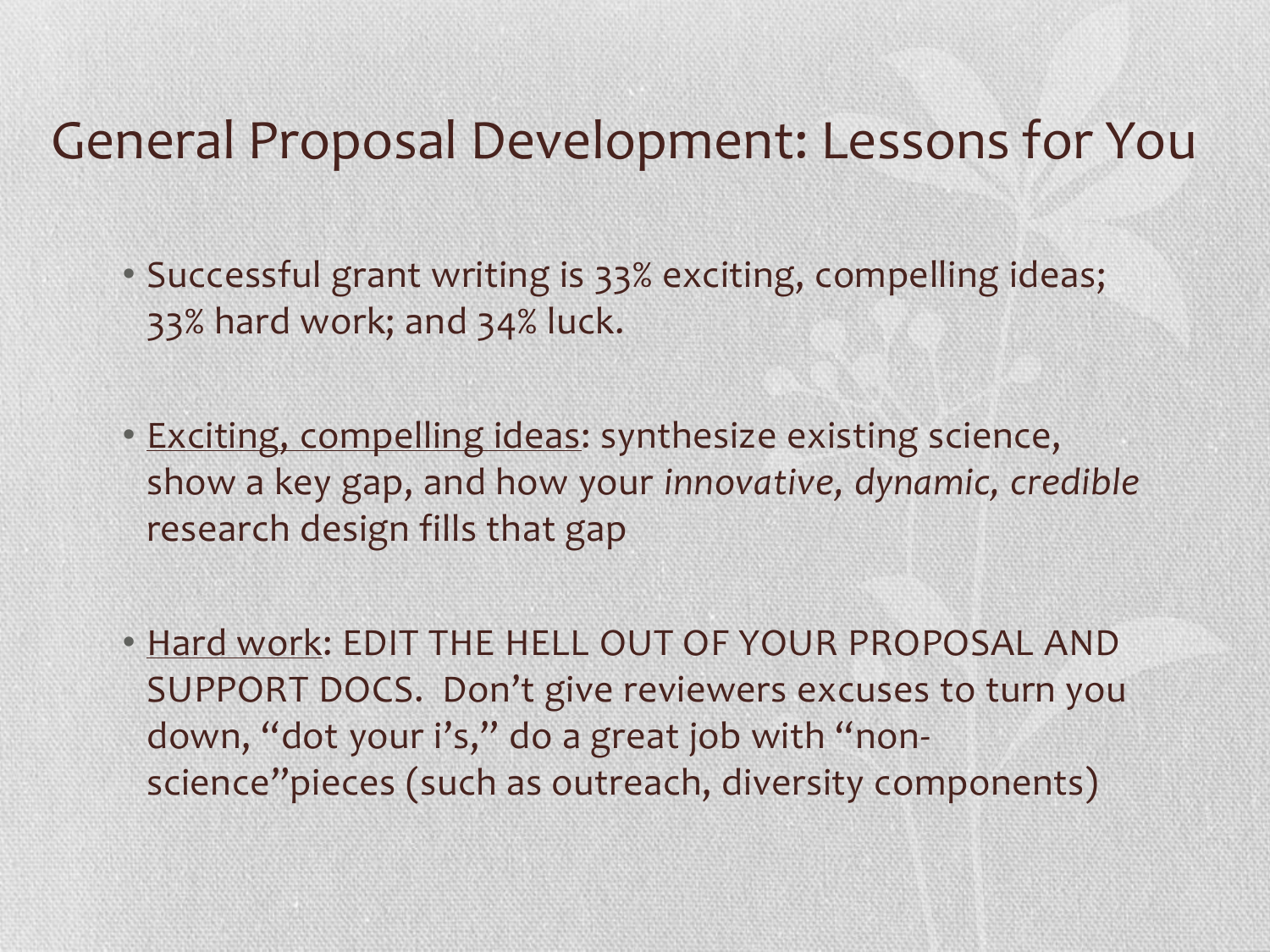## Lessons for You

- You Can Increase Your Luck: Talk to program officers about fit. Agencies frequently request suggested reviewers – TAKE THEM UP ON IT! BUT ultimately your reviewers mostly come from the luck of the draw.
- Take advantage of resources:
	- Centers
	- Staff support
	- Senior scientists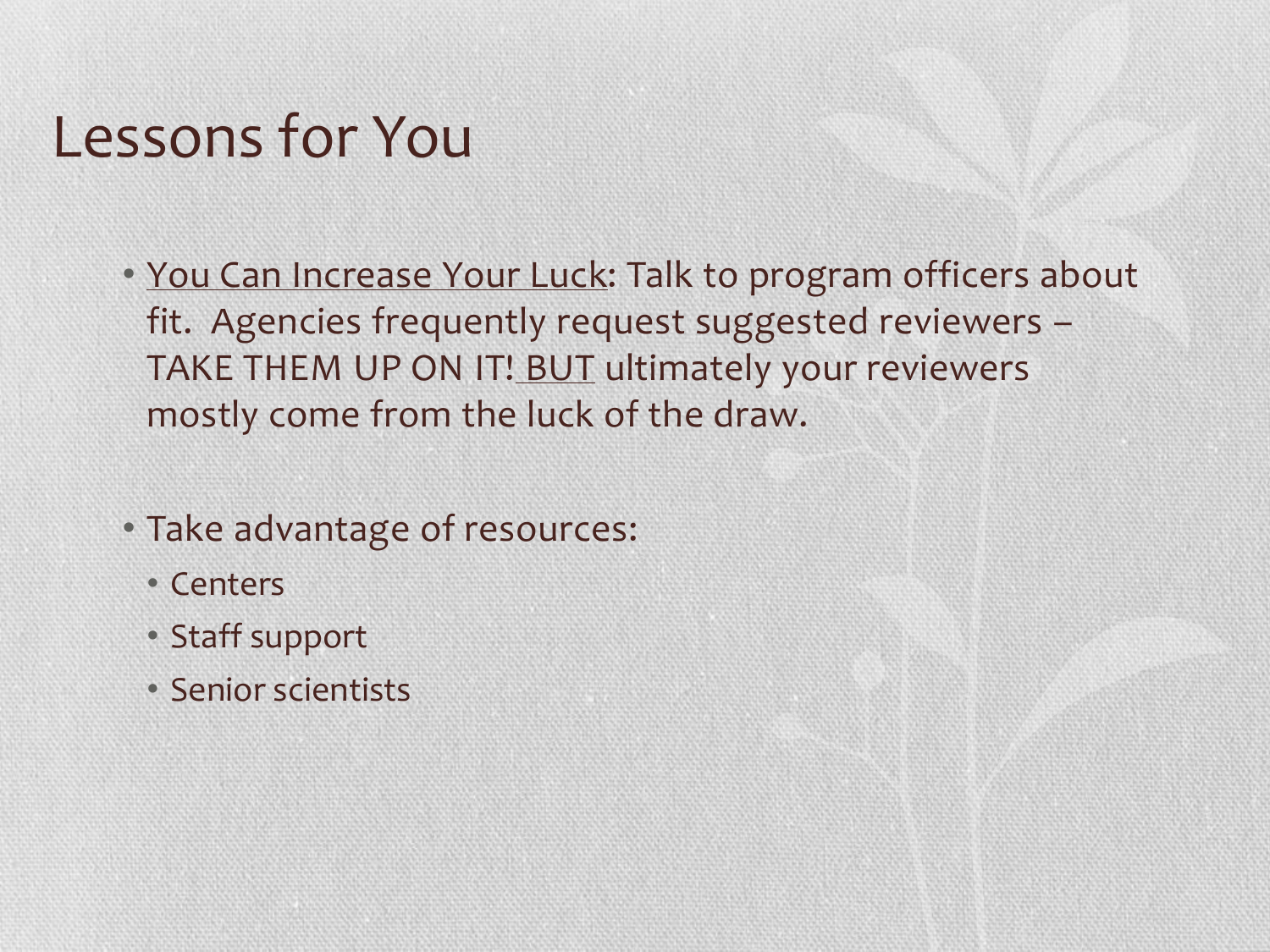## Lessons for You

- Get as much experience as possible now
	- Classes (for students)
	- Apply for small grants
	- Take workshops, attend grants talks
	- Ask your advisor or senior colleagues to give you experience
- Put your experience on your CV!!!!!!!!!!!!!!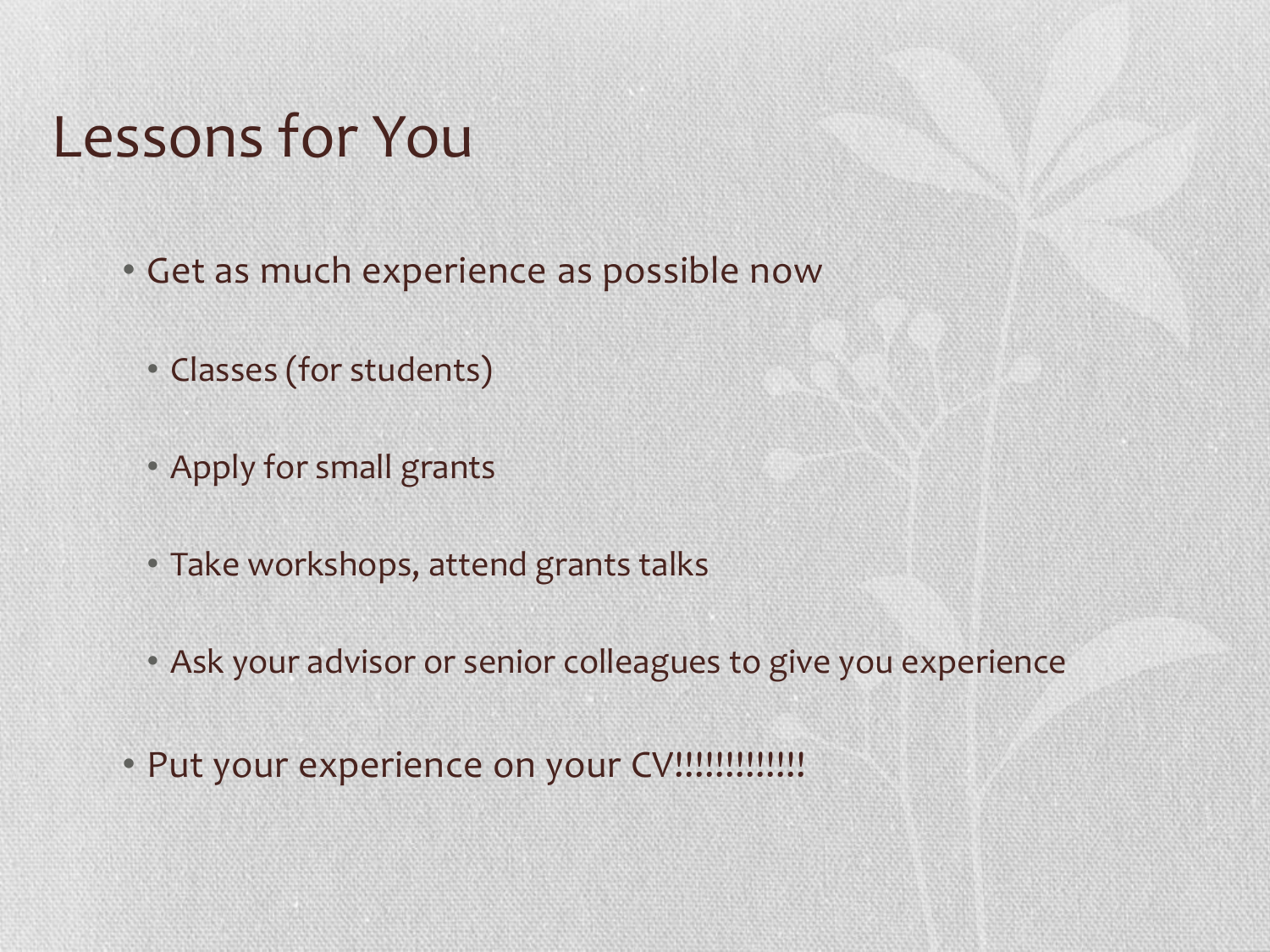### Problems with Transdisciplinary Proposals and How to Overcome Them

- Token scientists, "stakeholders" added late
- Resources unfairly shared
- Unclear roles
- Unclear disciplinary composition
- Inconsistent writing, poor editing
- Lack strong scientific and real world (policy, management, problem solving, outreach) components
- Poorly integrated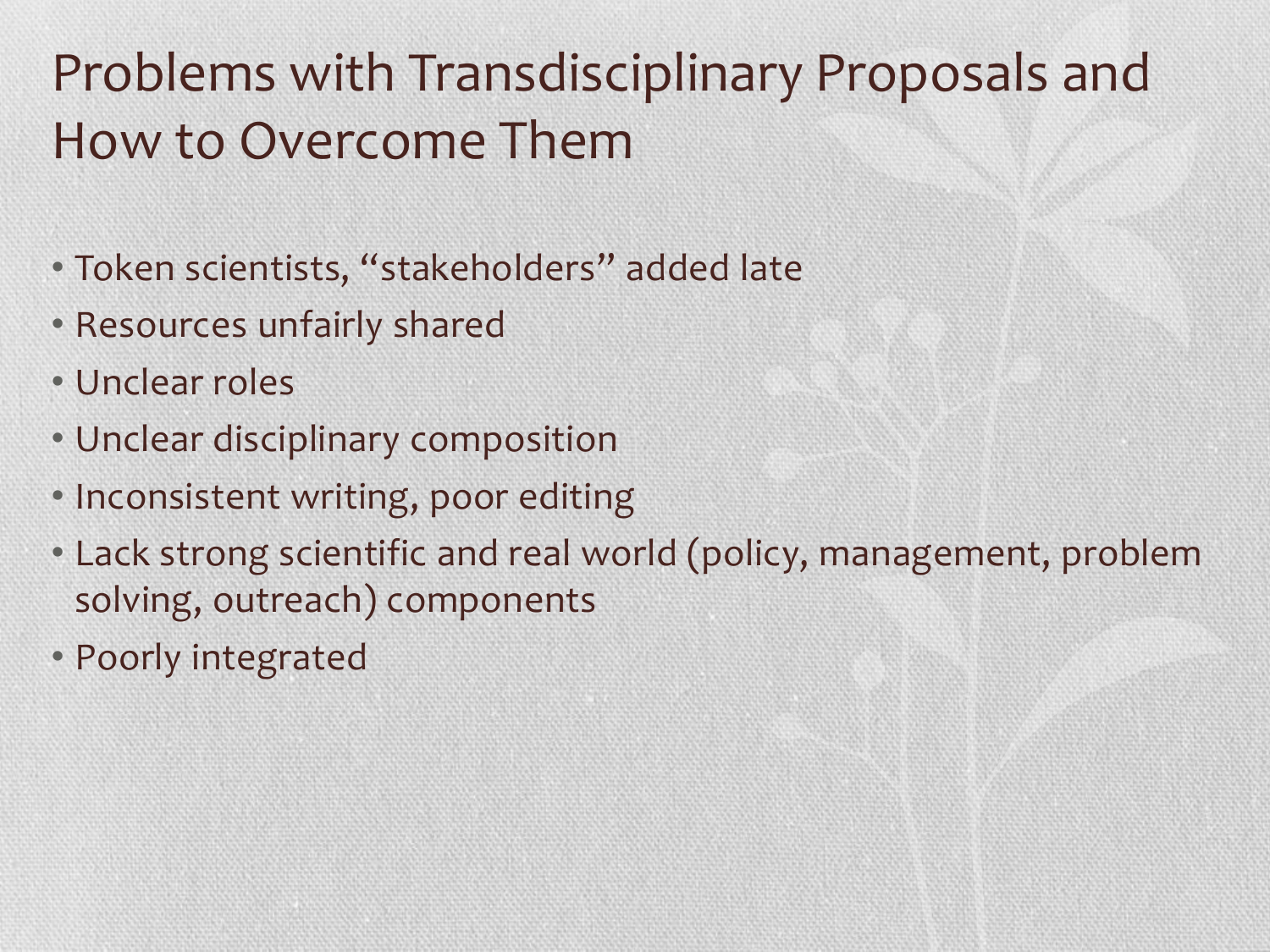### Token disciplines or "stakeholders" added late

- Invite disciplines and "stakeholders" in from the beginning and through to the end
- Include presentations on disciplinary, "stakeholder" goals/perspectives
- Make it clear that everyone is equally important and respected
	- Be careful with hidden messages (for example, always listing social scientists and sections last, always listing biggest country first)
	- Everyone is invited to meetings
	- Make a participant list with contact information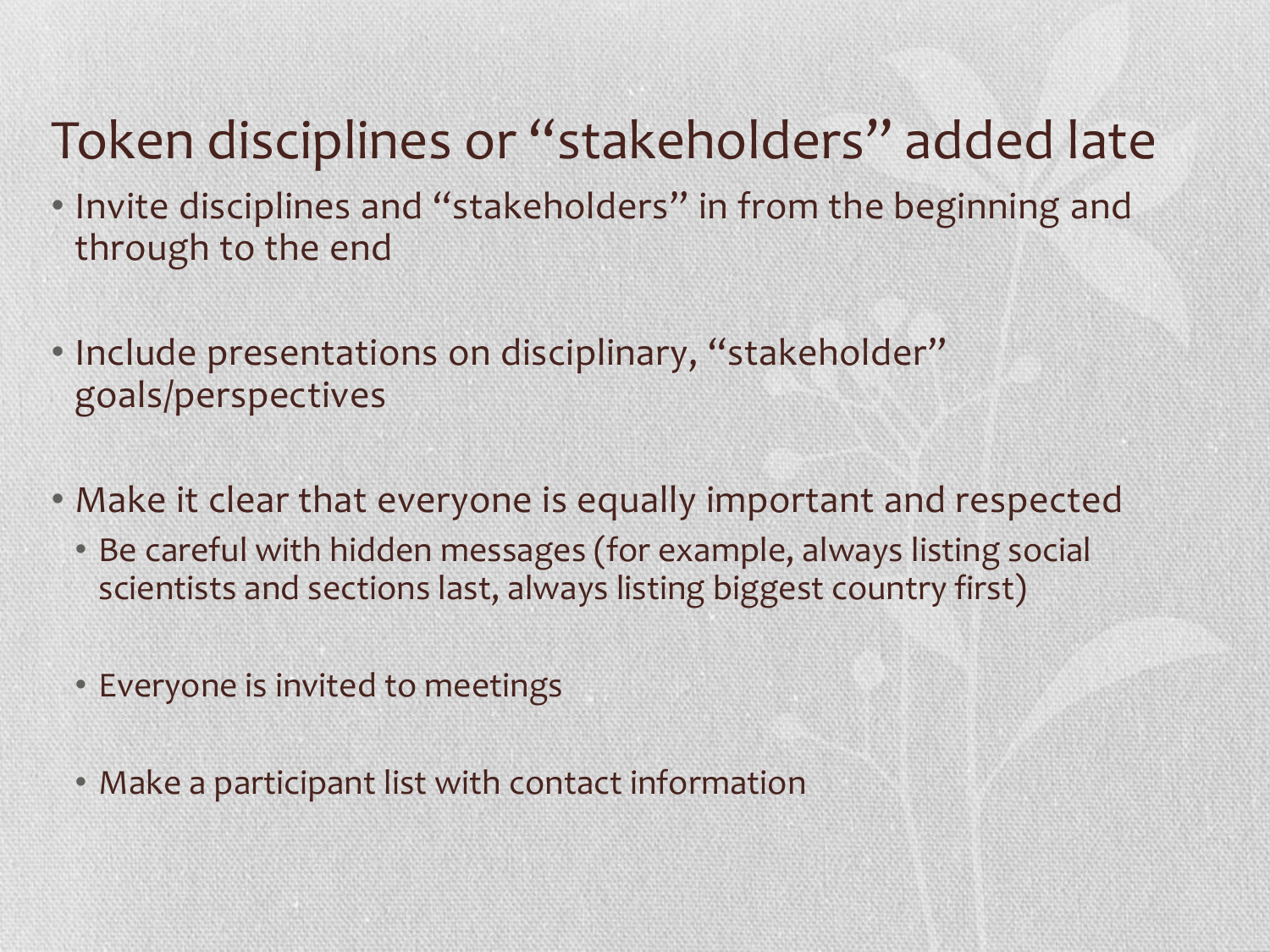### Resources unfairly shared

- PI requests needed budgets from participants, reduces in a fair way
- Some components make *need* more resources, aim for balance in other areas (for example, graduate student funding should be even)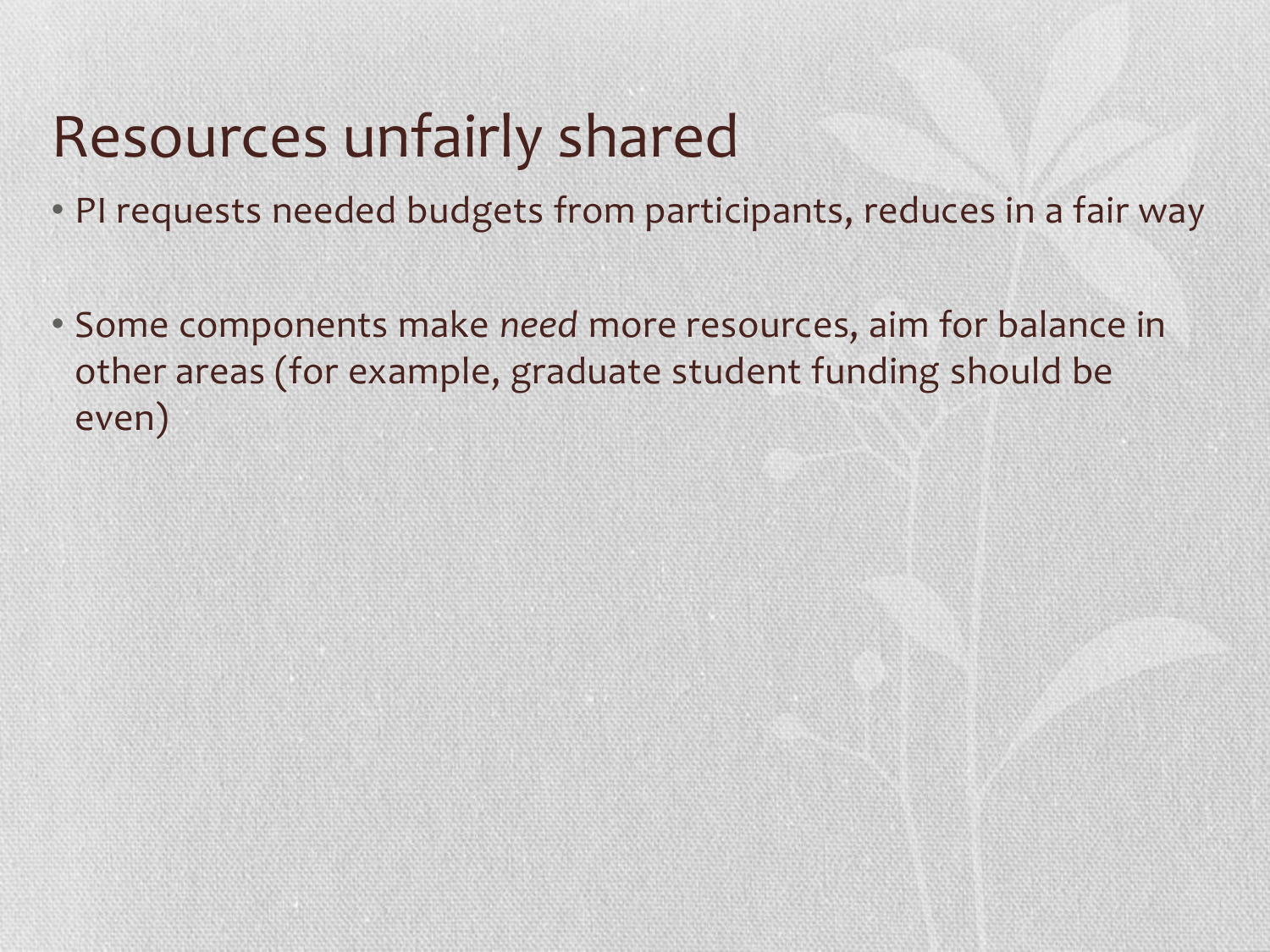# Budgeting

- Start from the sponsor maximum allowable budget and request budgets from team members.
- Combine into one budget, start to cut.
- Work with your organization's budget form (use MTU's to illustrate).
- Indirect cost return: what is it? What does it apply to? How does it affect your budget? What are the sponsor's rules about it?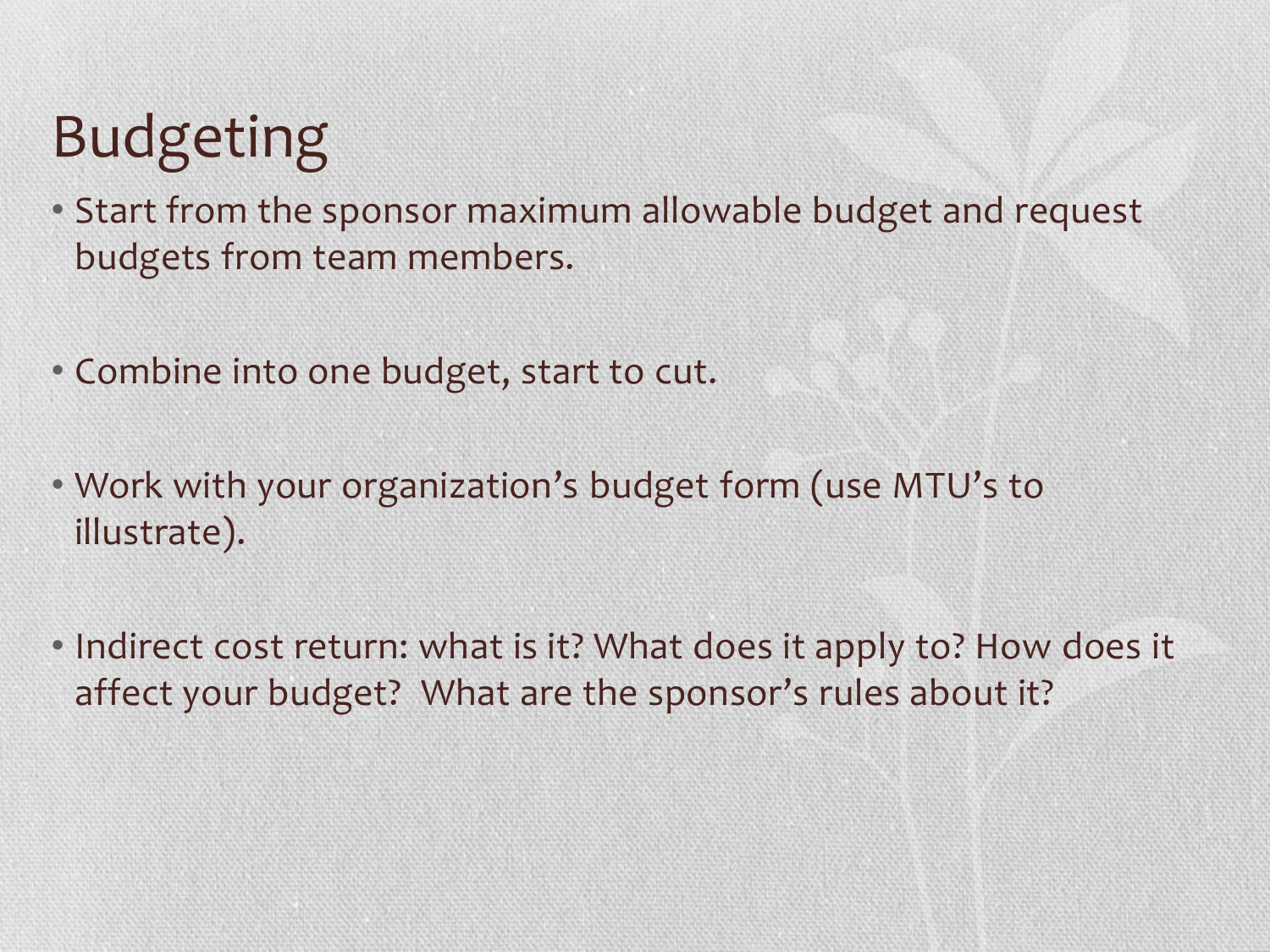### Unclear roles

- The first meeting should discuss roles and tasks
- Roles and tasks should continue to be reviewed
- PIs need to delegate!
- Roles and tasks should be briefly described in the proposal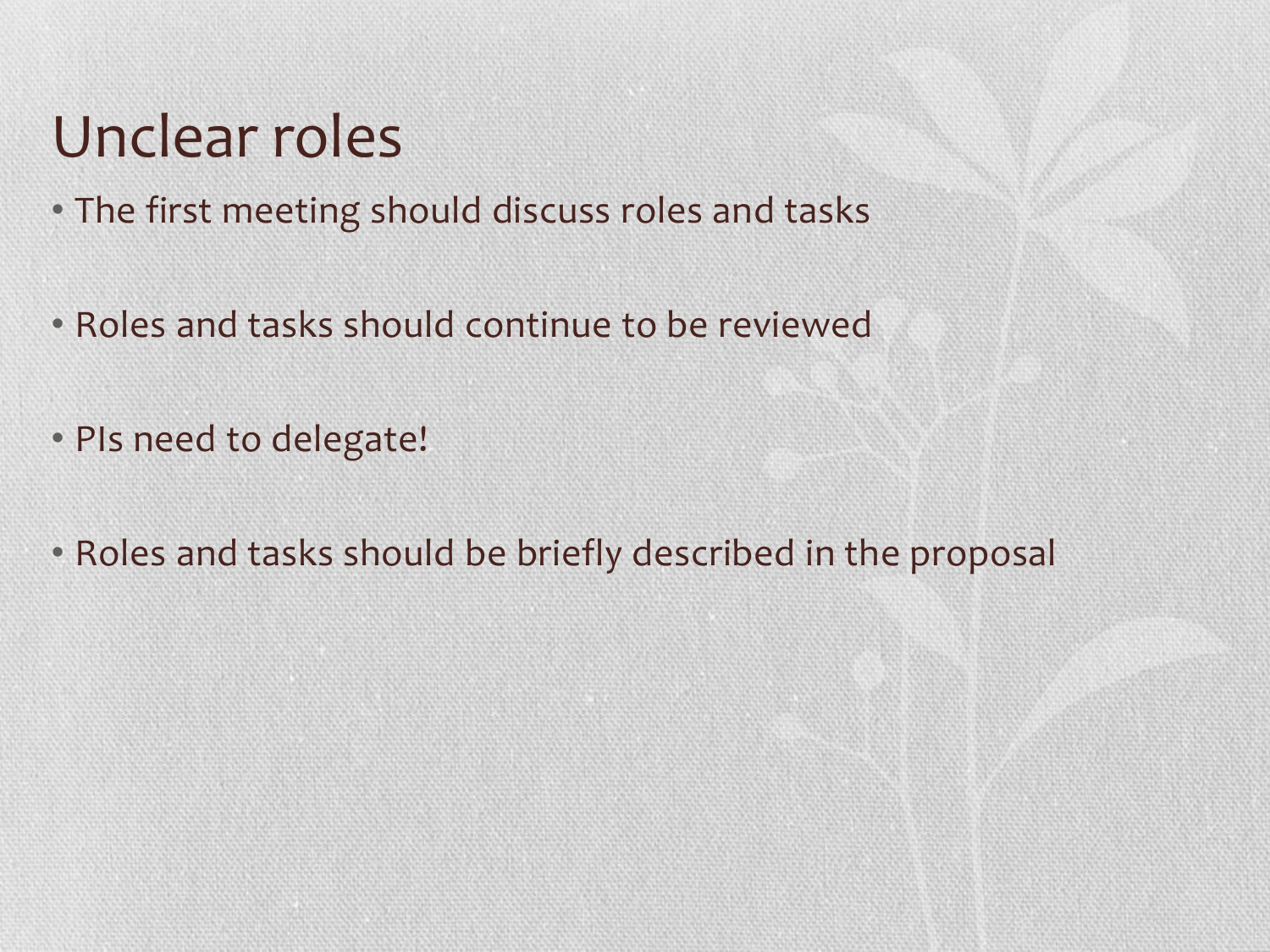### Unclear disciplinary or "stakeholder" composition

- Identify people by major discipline and specialty area in proposal (for example, environmental sociologist, ecohydrologist) reviewers can understand
- Note which are social versus natural versus engineering scientists
- Note which are policymakers, NGO staff, community members and (if applicable) disciplinary background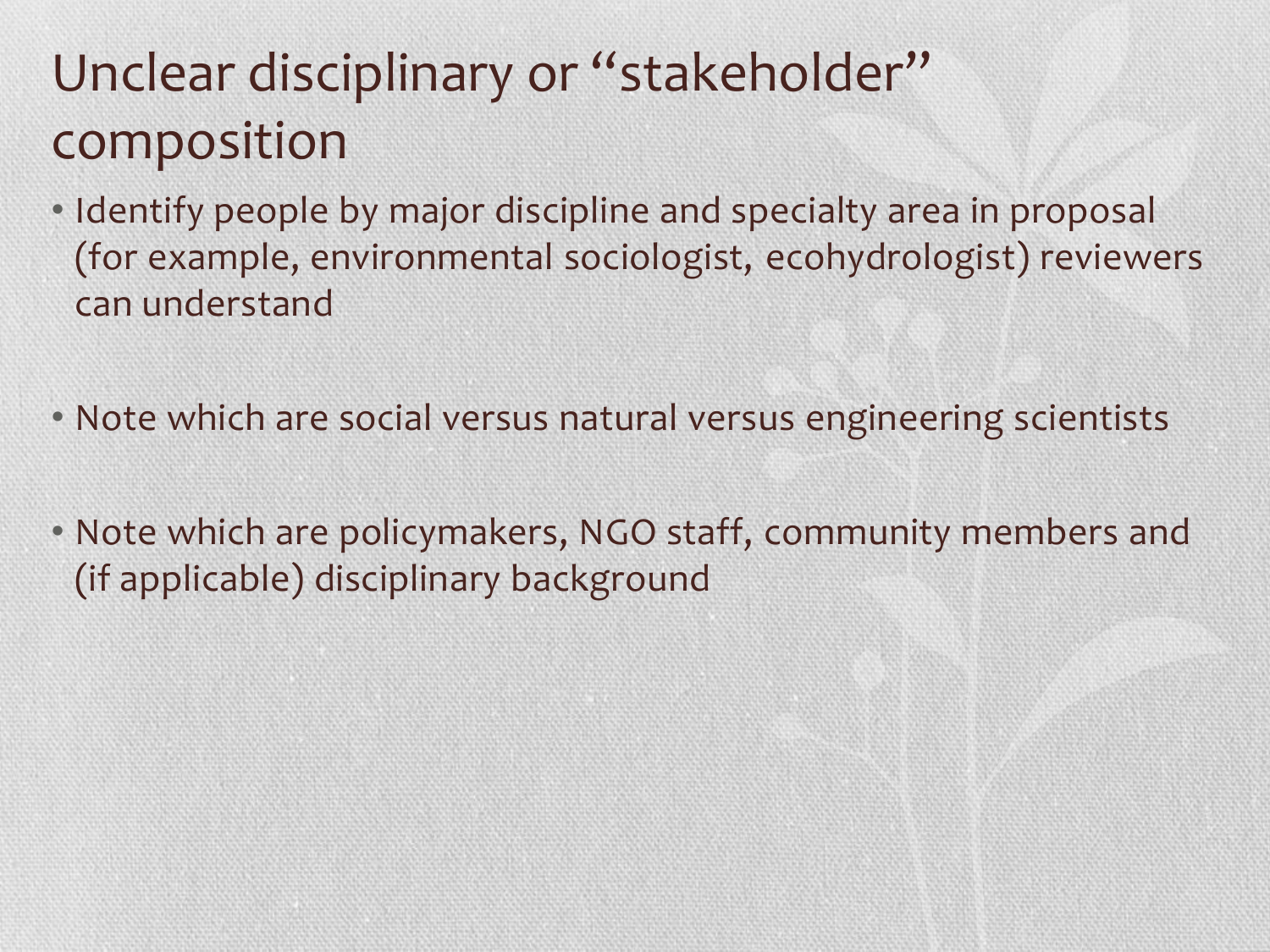## Inconsistent writing

- For example, one section has research questions, the other hypotheses
- PI needs to leave time to look for inconsistencies
- Delegate editing tasks the more eyes review carefully, the better
- Have "chain of custody" editing
- Know that editing will take more time than it should
- Get outside review, native language editing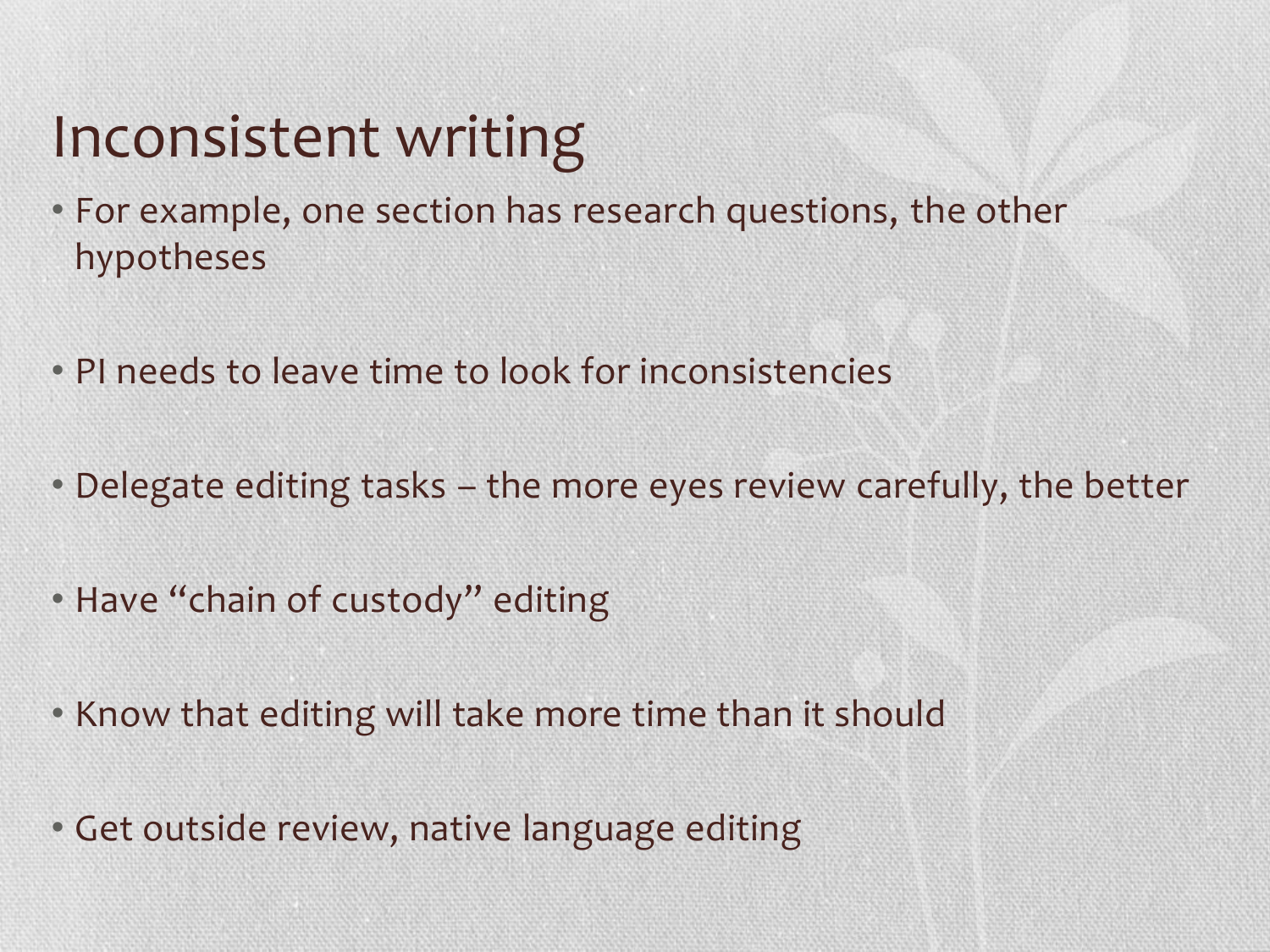### Unclear scientific AND problem solving goals

- Intellectual merit: your project's scientific goals.
	- What is the intellectual merit of your TISG proposal? How will you measure progress toward them?
- Broader impacts: your project's educational (K-12, university), outreach (to the public, policymakers), management (problemsolving) goals.
	- What are the broader impacts goals of your TISG proposal? How will you measure progress toward them?
- What are your sponsor's intellectual merit and broader impacts goals (look at the RFP, look at the sponsor's website)?
	- What are the IAI's goals? What are the IAI's TISG goals? What are the reporting requirements of your sponsor?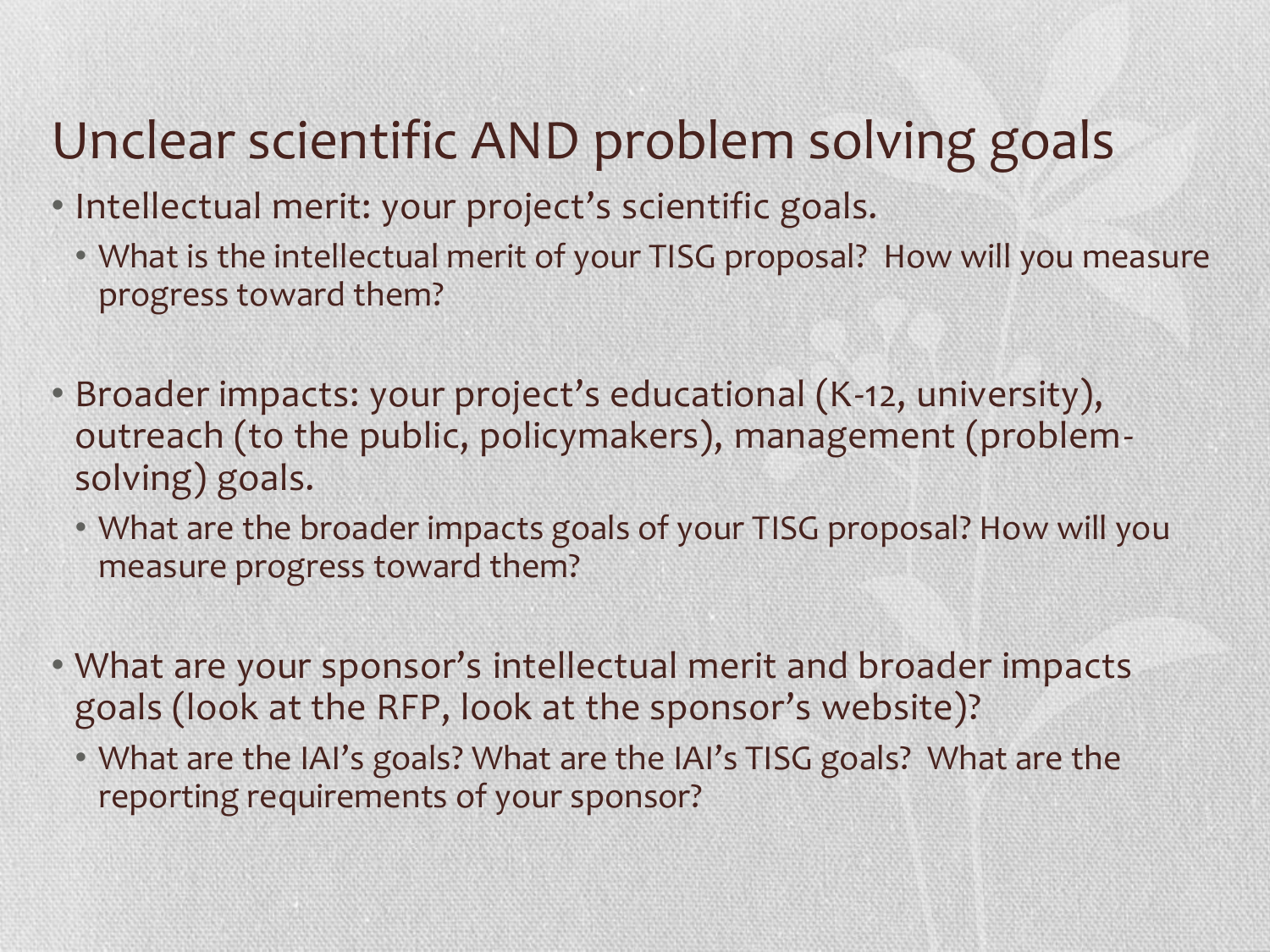# Project management (cont)

- Given the time, personnel, and budgetary limits of the RFP and your team, what
	- a) is your timeline (when will you do what tasks),
	- b) who on your team will play what leadership, task, disciplinary roles?,
	- c) what processes will you use to achieve your goals (such as weekly/monthly/yearly meetings – how, where, when?, technologies – HubZero, Google Drive, Visimeet, Dropbox, Skype),
	- d) how will you allocate your financial resources?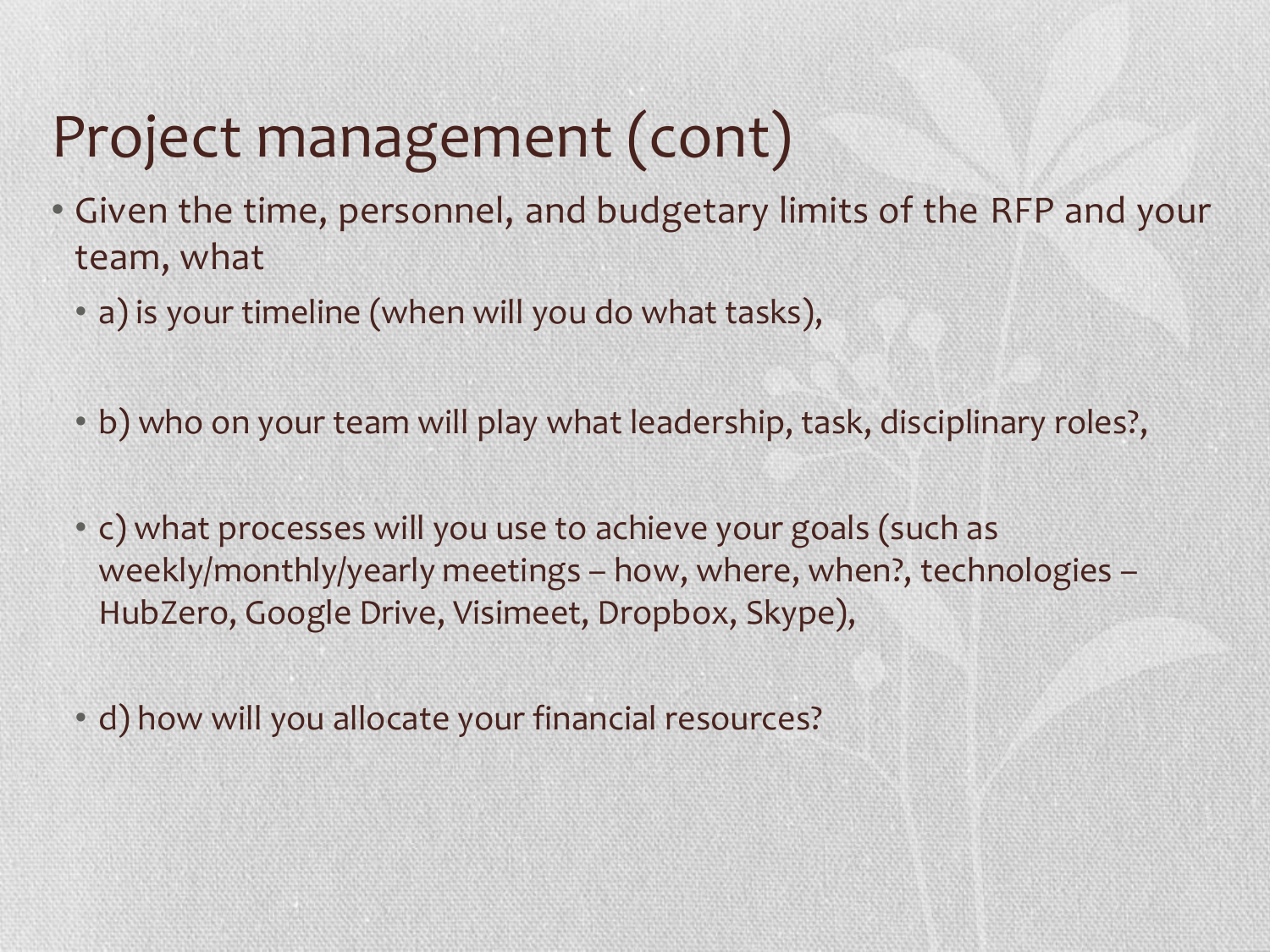#### Your organization and proposal development:

- What paperwork is required by your funder?
- What paperwork and processes are required by your organization?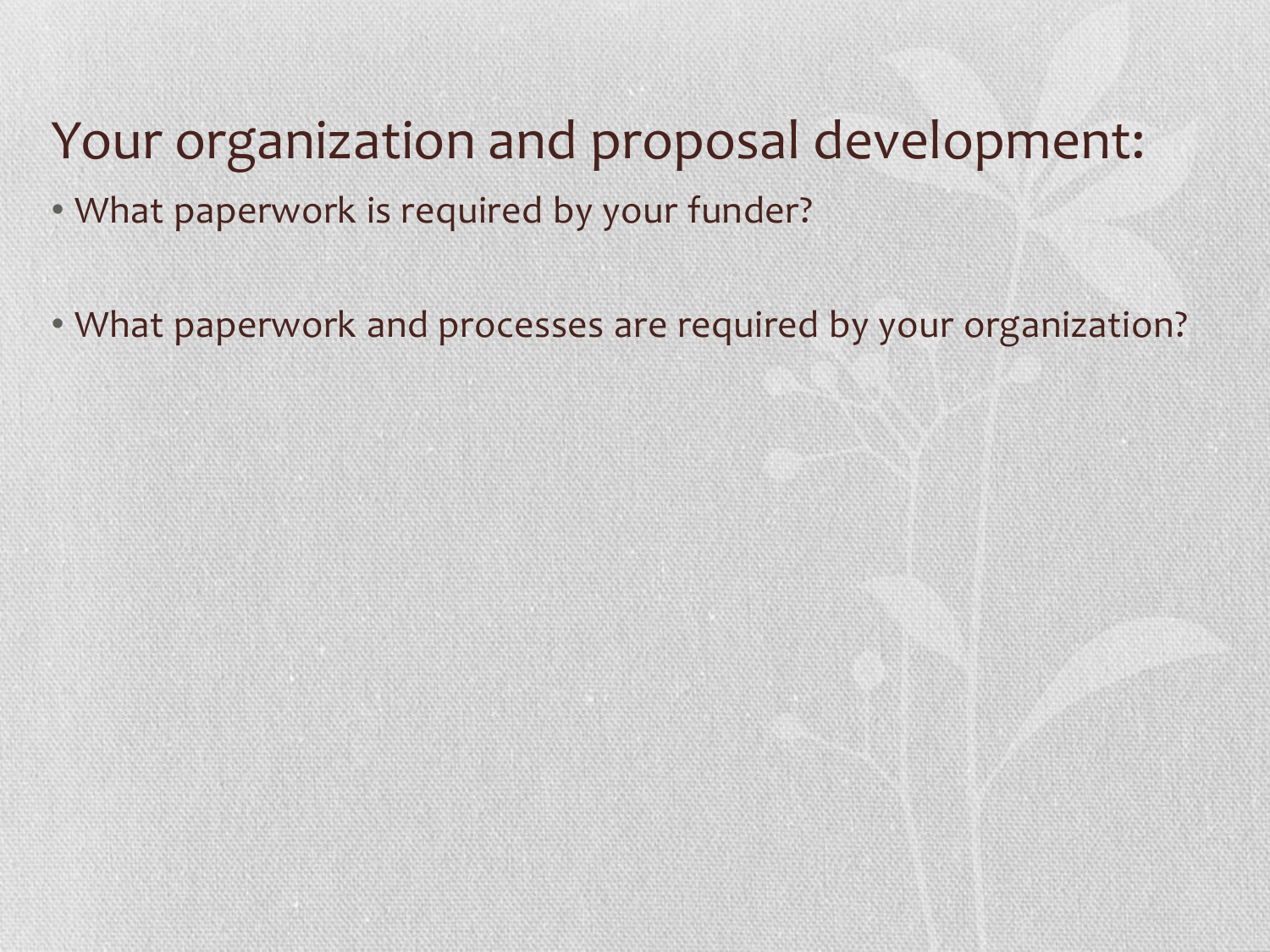Poor integration – across disciplines, types of organizations (scientists to "stakeholders")

- Show how the work will contribute to disciplines (research questions or hypotheses)
- Show how the work will contribute to science
- Show how the work will contribute to problem solving (policymakers, outreach, management)
- Show some integrated research questions/hypotheses
- Show what processes you will use to integrate across disciplines and organizations (weekly meetings, presentations, etc)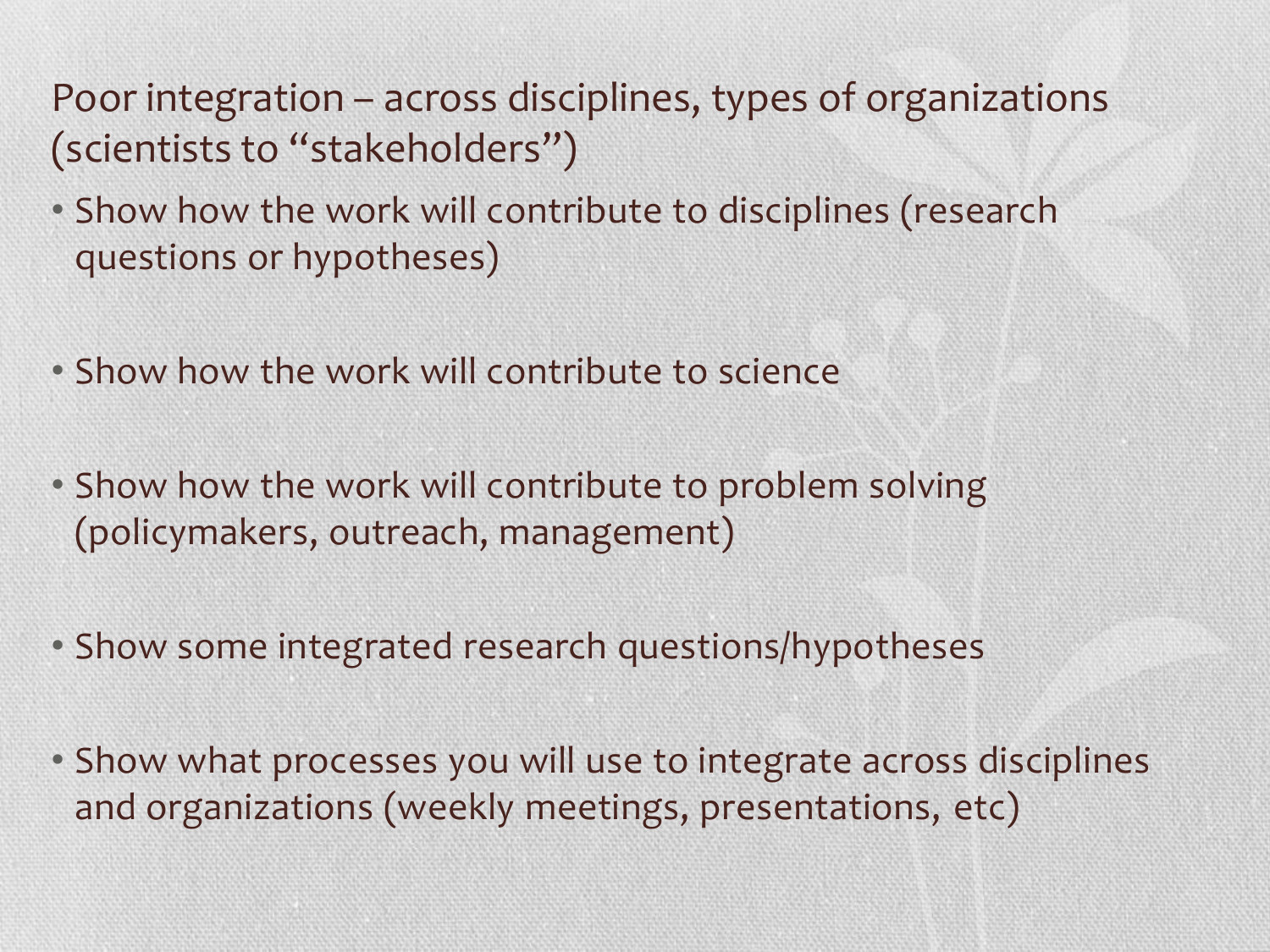### Conceptual Frameworks and Transdisciplinary Research design:

- What are variables? (things with different levels that you are trying to measure)
- Independent variables: what already existed, stands alone?
	- What are your key independent variables in your TISG (social and natural science) project?
		- Methods: how will you measure them?
- Intervening variables: what happened in between?
	- What are the intervening variable(s) in your TISG project?
		- Methods: how will you measure them?
- Dependent variables: what outcome, impact, or change are you trying to understand?
	- What is/are the outcome(s) you are trying to understand in your TISG project?
		- How will you measure them?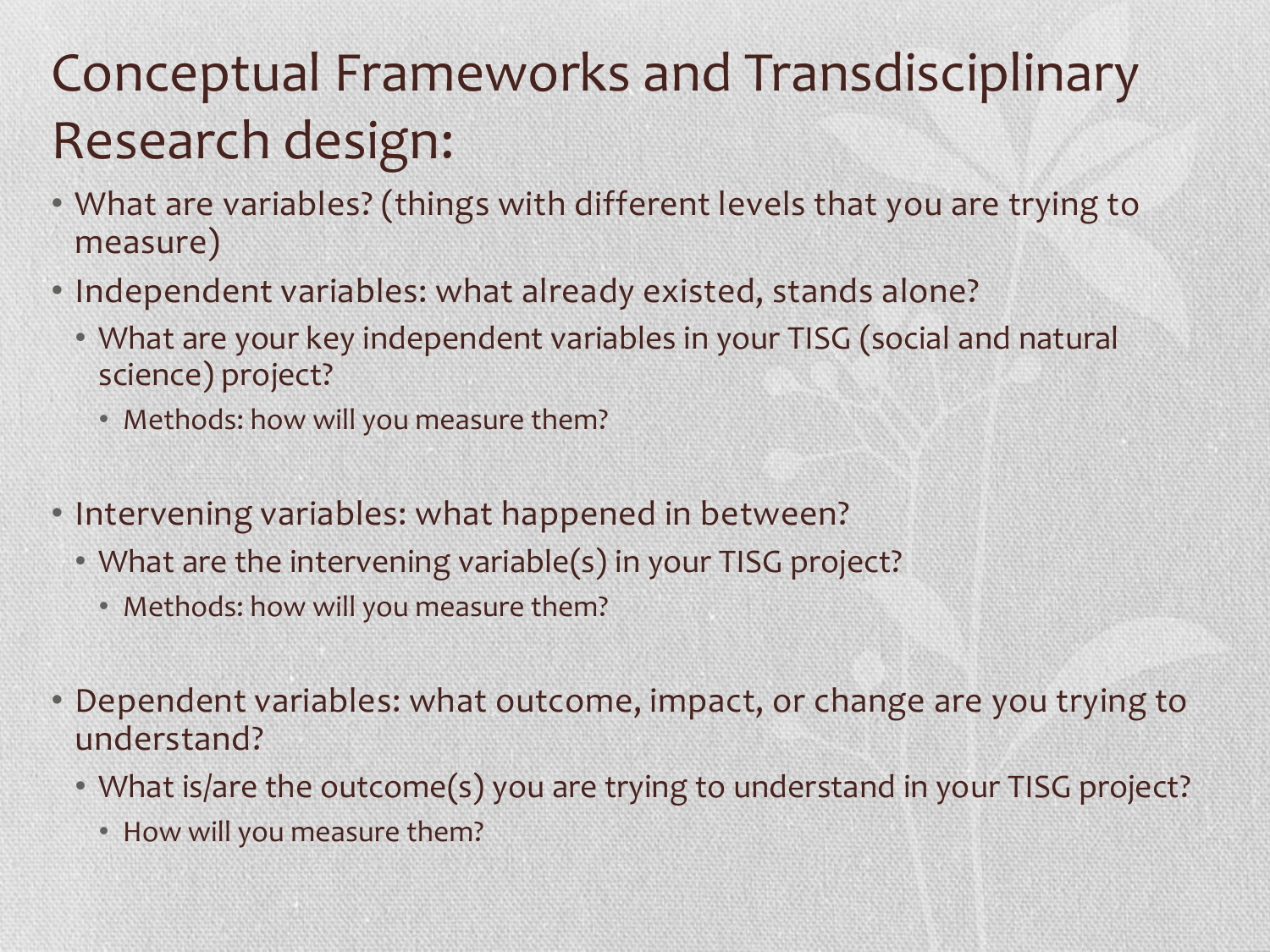### Independent variables: what already existed, stands alone?

• What are your key independent variables in your TISG (social and natural science) project? Methods: how will you measure them?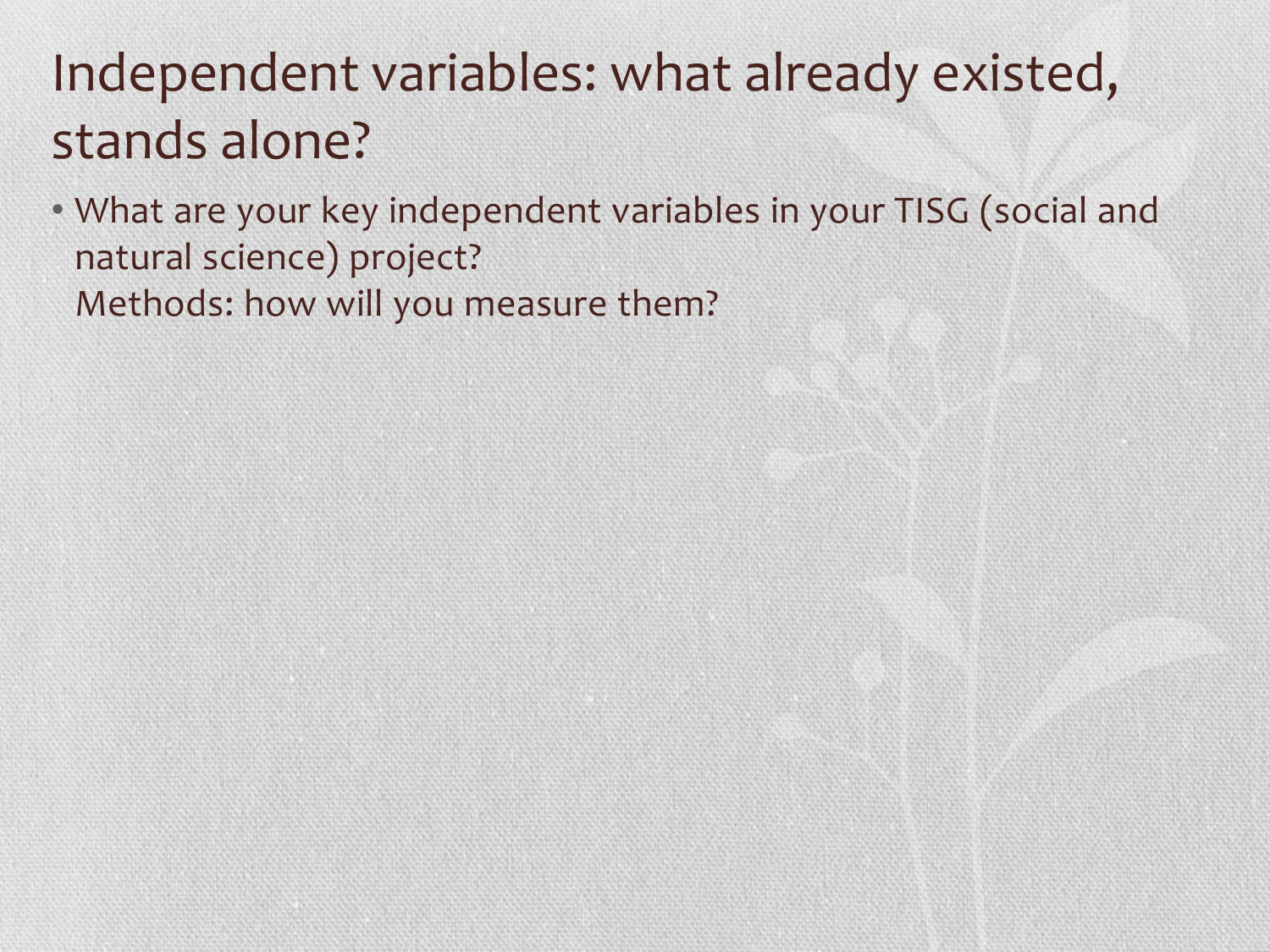### Intervening variables: what happened in between?

• What are the intervening variable(s) in your TISG project? Methods: how will you measure them?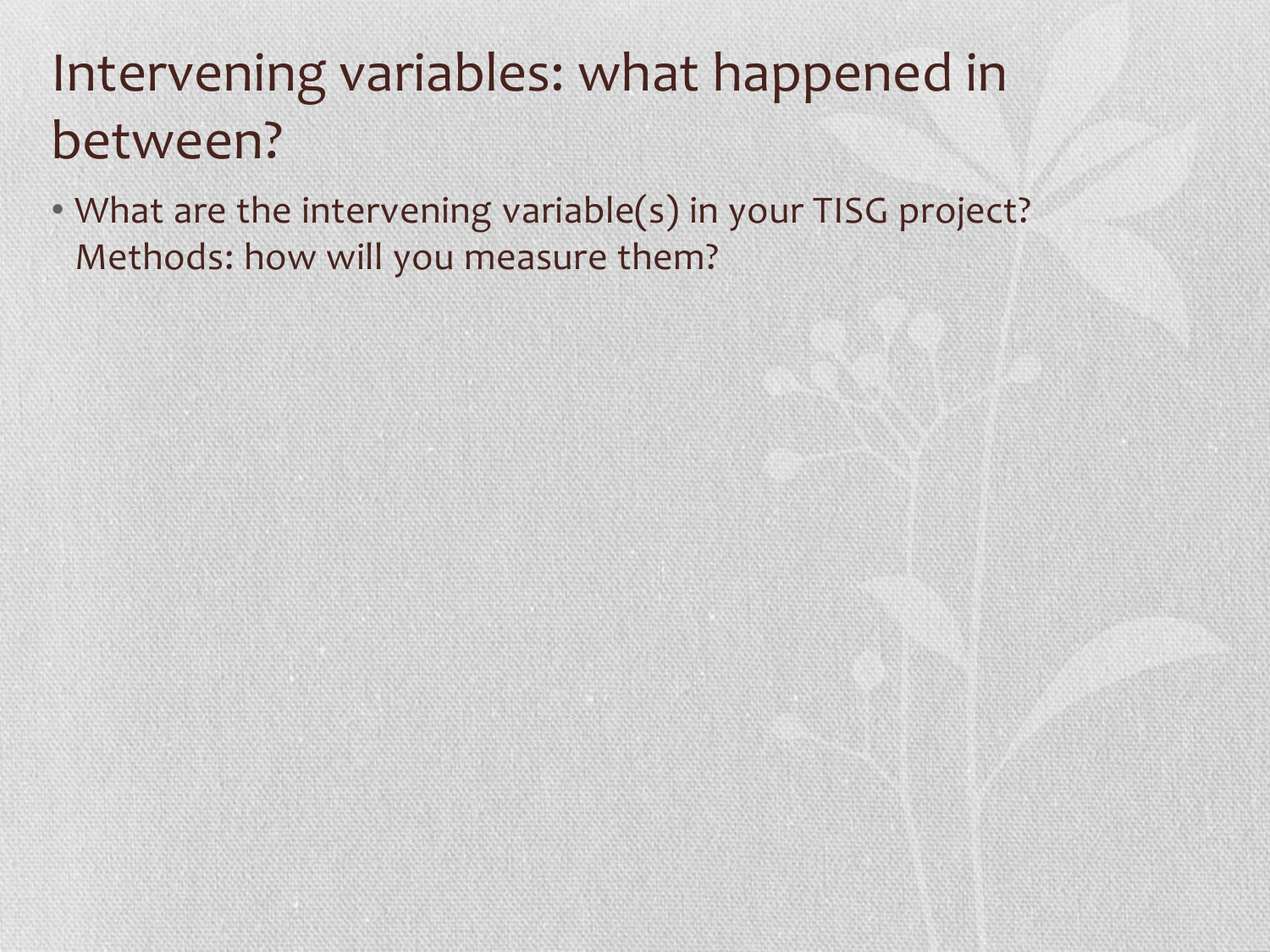### Dependent variables: what outcome are you trying to understand?

- What is/are the outcome(s) you are trying to understand in your TISG project?
	- How will you measure them?